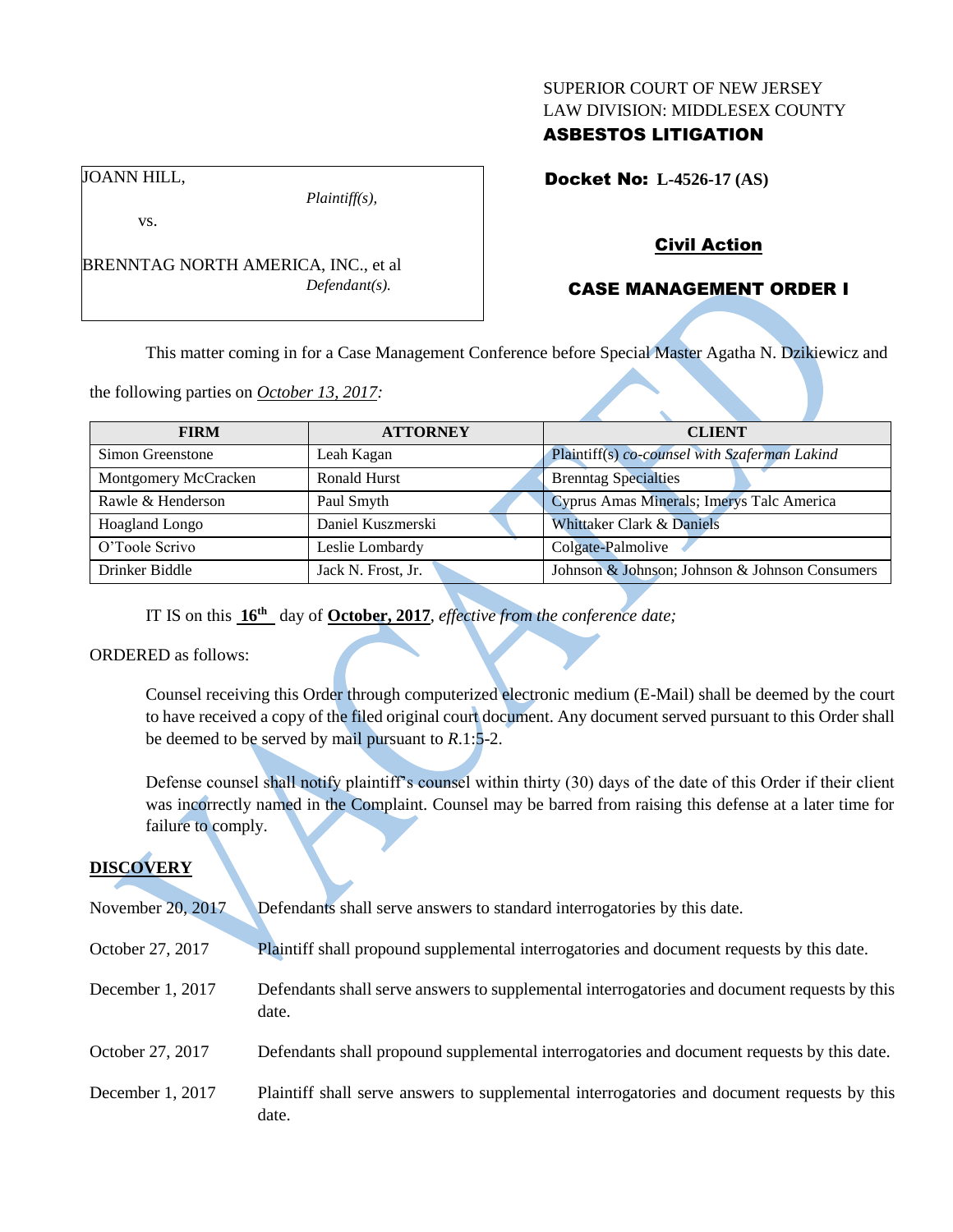- January 31, 2018 Fact discovery, including depositions, shall be completed by this date. Plaintiff's counsel shall contact the Special Master within one week of this deadline if all fact discovery is not completed.
- January 31, 2018 Depositions of corporate representatives shall be completed by this date.

### **EARLY SETTLEMENT**

March 30, 2018 Settlement demands shall be served on all counsel and the Special Master by this date.

### **SUMMARY JUDGMENT MOTION PRACTICE**

- March 30, 2018 Plaintiff's counsel shall advise, in writing, of intent not to oppose motions by this date.
- April 13, 2018 Summary judgment motions shall be filed no later than this date.
- May 11, 2018 Last return date for summary judgment motions.

#### **MEDICAL DEFENSE**

- February 28, 2018 Plaintiff shall serve medical expert reports by this date.
- February 28, 2018 Upon request by defense counsel, plaintiff is to arrange for the transfer of pathology specimens and x-rays, if any, by this date.
- May 18, 2018 Defendants shall identify its medical experts and serve medical reports, if any, by this date. In addition, defendants shall notify plaintiff's counsel (as well as all counsel of record) of a joinder in an expert medical defense by this date.

## **LIABILITY EXPERT REPORTS**

- March 30, 2018 Plaintiff shall identify its liability experts and serve liability expert reports or a certified expert statement by this date or waive any opportunity to rely on liability expert testimony.
- May 18, 2018 Defendants shall identify its liability experts and serve liability expert reports, if any, by this date or waive any opportunity to rely on liability expert testimony.

## **ECONOMIST EXPERT REPORTS**

March 30, 2018 Plaintiff shall identify its expert economists and serve expert economist report(s), if any, by this date or waive any opportunity to rely on economic expert testimony.

May 18, 2018 Defendants shall identify its expert economists and serve expert economist report(s), if any, by this date or waive any opportunity to rely on economic expert testimony.

#### **EXPERT DEPOSITIONS**

June 8, 2018 Expert depositions shall be completed by this date. To the extent that plaintiff and defendant generic experts have been deposed before, the parties seeking that deposition in this case must file an application before the Special Master and demonstrate the necessity for that deposition. To the extent possible, documents requested in a deposition notice directed to an expert shall

 $\_$  ,  $\_$  ,  $\_$  ,  $\_$  ,  $\_$  ,  $\_$  ,  $\_$  ,  $\_$  ,  $\_$  ,  $\_$  ,  $\_$  ,  $\_$  ,  $\_$  ,  $\_$  ,  $\_$  ,  $\_$  ,  $\_$  ,  $\_$  ,  $\_$  ,  $\_$  ,  $\_$  ,  $\_$  ,  $\_$  ,  $\_$  ,  $\_$  ,  $\_$  ,  $\_$  ,  $\_$  ,  $\_$  ,  $\_$  ,  $\_$  ,  $\_$  ,  $\_$  ,  $\_$  ,  $\_$  ,  $\_$  ,  $\_$  ,